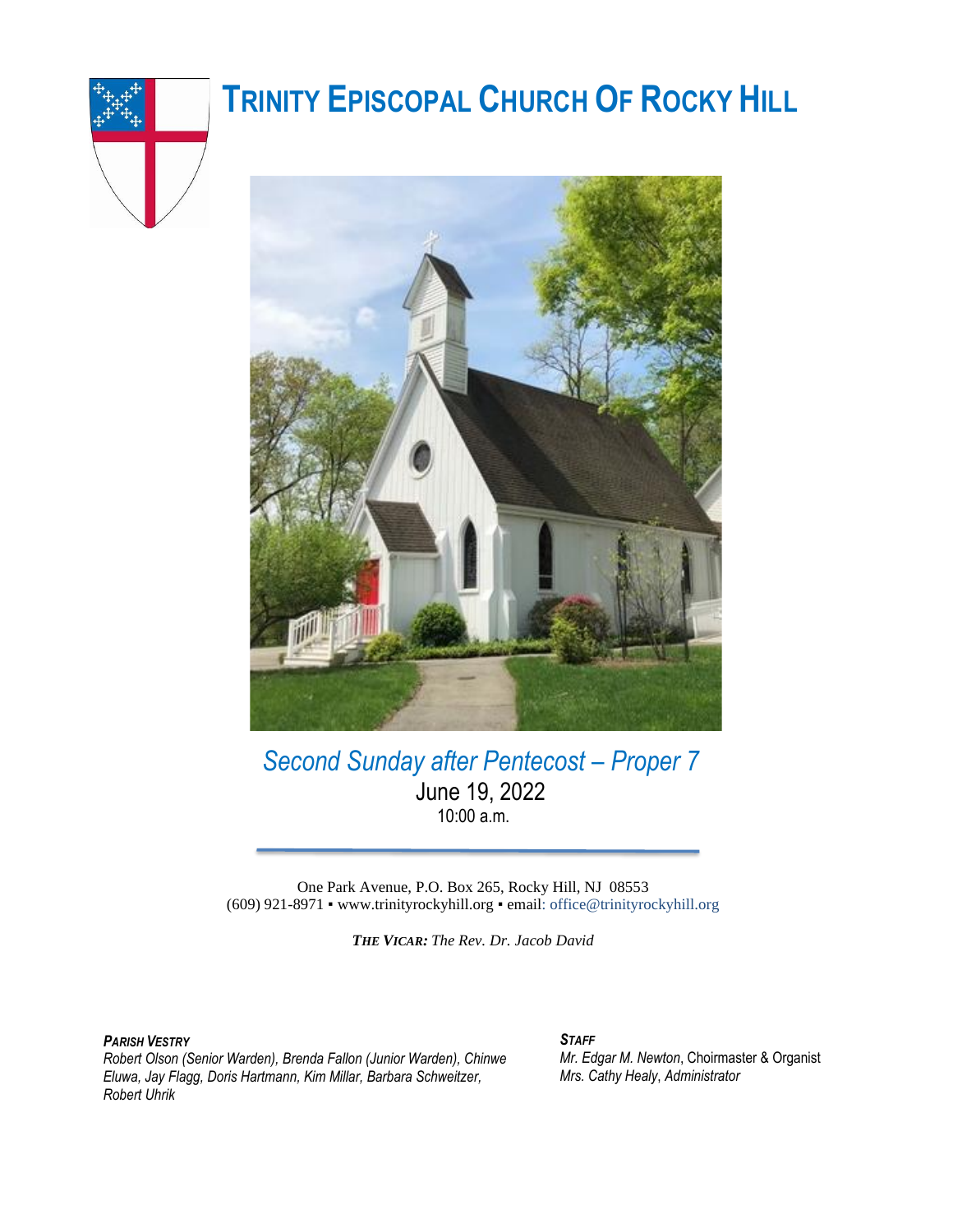**ORGAN VOLUNTARY:** *Air in G Major* - Thinman

**HYMN:** #388 - *O Worship the King*

### **THE WORD OF GOD**

Blessed be God: Father Son and Holy Spirit. **And Blessed be His Kingdom, now and forever.** 

**A**lmighty God, to you all hearts are open, all desires known, and from you no secrets are hid; Cleanse the thoughts of our hearts by the inspiration of your Holy Spirit, that we may perfectly love you, and worthily magnify your holy Name; through Christ our Lord. *Amen.*

### **GLORIA S-280**

**Glory to God in the highest, and peace to his people on earth. Lord God, heavenly King, almighty God and Father, we worship you, we give you thanks, we praise you for your glory. Lord Jesus Christ, only Son of the Father, Lord God, Lamb of God, you take away the sin of the world: have mercy on us; you are seated at the right hand of the Father: receive our prayer. For you alone are the Holy One, you alone are the Lord, you alone are the Most High, Jesus Christ, with the Holy Spirit, in the glory of God the Father, Amen.**

**T**he Lord be with you. **And also with you***.*

**L**et us pray.

#### **THE COLLECT OF THE DAY**

**O** Lord, make us have perpetual love and reverence for your holy Name, for you never fail to help and govern those whom you have set upon the sure foundation of your lovingkindness; through Jesus Christ our Lord, who lives and reigns with you and the Holy Spirit, one God, for ever and ever. Amen.

### **OLD TESTAMENT:** 1 Kings 19:1-4, (5-7), 8-15a "*Here begins a reading from 1 Kings."*

**A**hab told Jezebel all that Elijah had done, and how he had killed all the prophets with the sword. Then Jezebel sent a messenger to Elijah, saying, "So may the gods do to me, and more also, if I do not make your life like the life of one of them by this time tomorrow." Then he was

afraid; he got up and fled for his life, and came to Beersheba, which belongs to Judah; he left his servant there.

But he himself went a day's journey into the wilderness, and came and sat down under a solitary broom tree. He asked that he might die: "It is enough; now, O LORD, take away my life, for I am no better than my ancestors." [Then he lay down under the broom tree and fell asleep. Suddenly an angel touched him and said to him, "Get up and eat." He looked, and there at his head was a cake baked on hot stones, and a jar of water. He ate and drank, and lay down again. The angel of the LORD came a second time, touched him, and said, "Get up and eat, otherwise the journey will be too much for you."] He got up, and ate and drank; then he went in the strength of that food forty days and forty nights to Horeb the mount of God. At that place he came to a cave, and spent the night there.

Then the word of the LORD came to him, saying, "What are you doing here, Elijah?" He answered, "I have been very zealous for the LORD, the God of hosts; for the Israelites have forsaken your covenant, thrown down your altars, and killed your prophets with the sword. I alone am left, and they are seeking my life, to take it away."

He said, "Go out and stand on the mountain before the LORD, for the LORD is about to pass by." Now there was a great wind, so strong that it was splitting mountains and breaking rocks in pieces before the LORD, but the LORD was not in the wind; and after the wind an earthquake, but the LORD was not in the earthquake; and after the earthquake a fire, but the LORD was not in the fire; and after the fire a sound of sheer silence. When Elijah heard it, he wrapped his face in his mantle and went out and stood at the entrance of the cave. Then there came a voice to him that said, "What are you doing here, Elijah?" He answered, "I have been very zealous for the LORD, the God of hosts; for the Israelites have forsaken your covenant, thrown down your altars, and killed your prophets with the sword. I alone am left, and they are seeking my life, to take it away." Then the LORD said to him, "Go, return on your way to the wilderness of Damascus."

"*The Word of the Lord." "Thanks be to God."*

#### **THE PSALM:** Psalm 42

*"Let us read Psalm 42 responsively."*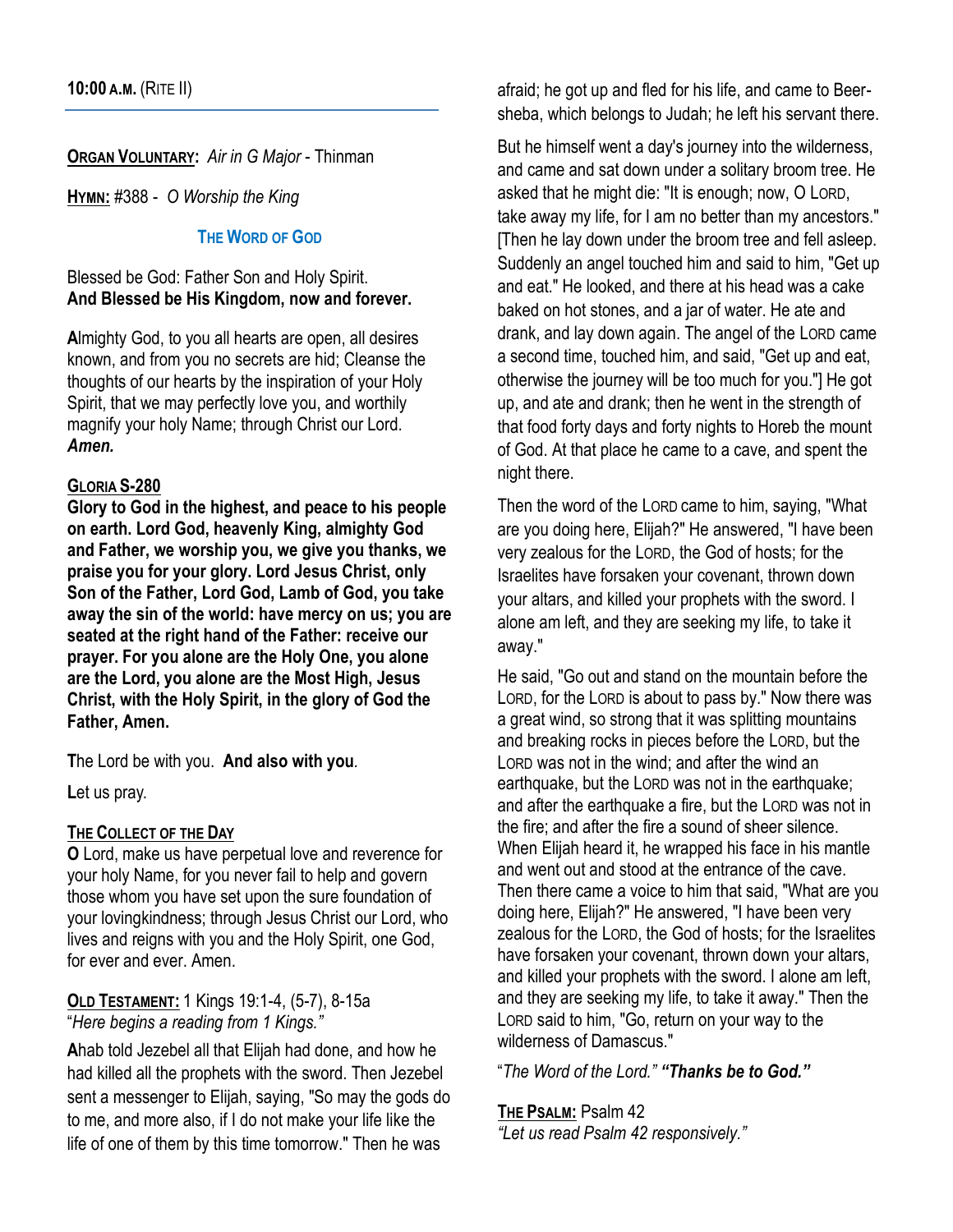<sup>1</sup>As the deer longs for the water-brooks, \* so longs my soul for you, O God.

# **<sup>2</sup>My soul is athirst for God, athirst for the living God;**

#### **\* when shall I come to appear before the presence of God?**

<sup>3</sup>My tears have been my food day and night, \* while all day long they say to me, "Where now is your God?"

### **4 I pour out my soul when I think on these things: \* how I went with the multitude and led them into the house of God,**

<sup>5</sup>With the voice of praise and thanksgiving, \* among those who keep holy-day.

# **<sup>6</sup>Why are you so full of heaviness, O my soul? \* and why are you so disquieted within me?**

<sup>7</sup>Put your trust in God; \*

for I will yet give thanks to him, who is the help of my countenance, and my God.

# **<sup>8</sup>My soul is heavy within me; \***

**therefore I will remember you from the land of Jordan,**

### **and from the peak of Mizar among the heights of Hermon.**

<sup>9</sup>One deep calls to another in the noise of your cataracts; \*

all your rapids and floods have gone over me.

### **<sup>10</sup>The LORD grants his loving-kindness in the daytime; \* in the night season his song is with me, a prayer to the God of my life.**

<sup>11</sup>I will say to the God of my strength, "Why have you forgotten me? \* and why do I go so heavily while the enemy oppresses me?"

# **<sup>12</sup>While my bones are being broken, \* my enemies mock me to my face;**

<sup>13</sup>All day long they mock me \* and say to me, "Where now is your God?"

### **<sup>14</sup>Why are you so full of heaviness, O my soul? \* and why are you so disquieted within me?**

15Put your trust in God; \* for I will yet give thanks to him, who is the help of my countenance, and my God.

# **THE PSALM:** Psalm 43

*"Let us read Psalm 43 responsively."* 

<sup>1</sup>Give judgment for me, O God, and defend my cause against an ungodly people; \* deliver me from the deceitful and the wicked.

### **<sup>2</sup>For you are the God of my strength; why have you put me from you? \* and why do I go so heavily while the enemy oppresses me?**

<sup>3</sup>Send out your light and your truth, that they may lead me, \* and bring me to your holy hill

and to your dwelling;

### **<sup>4</sup>That I may go to the altar of God, to the God of my joy and gladness; \* and on the harp I will give thanks to you, O God my God.**

<sup>5</sup>Why are you so full of heaviness, O my soul? \* and why are you so disquieted within me?

### **<sup>6</sup>Put your trust in God; \* for I will yet give thanks to him, who is the help of my countenance, and my God.**

# **THE EPISTLE:** Galatians 3:23-29

"*Here begins a reading from Galatians."*

**N**ow before faith came, we were imprisoned and guarded under the law until faith would be revealed. Therefore the law was our disciplinarian until Christ came, so that we might be justified by faith. But now that faith has come, we are no longer subject to a disciplinarian, for in Christ Jesus you are all children of God through faith. As many of you as were baptized into Christ have clothed yourselves with Christ. There is no longer Jew or Greek, there is no longer slave or free, there is no longer male and female; for all of you are one in Christ Jesus. And if you belong to Christ, then you are Abraham's offspring, heirs according to the promise.

"*The Word of the Lord." "Thanks be to God."*

# **THE GOSPEL:** Luke 8:26-39

# *"The Holy Gospel of our Lord Jesus Christ according to Luke." "Glory to you Lord Christ."*

**J**esus and his disciples arrived at the country of the Gerasenes, which is opposite Galilee. As he stepped out on land, a man of the city who had demons met him. For a long time he had worn no clothes, and he did not live in a house but in the tombs. When he saw Jesus, he fell down before him and shouted at the top of his voice,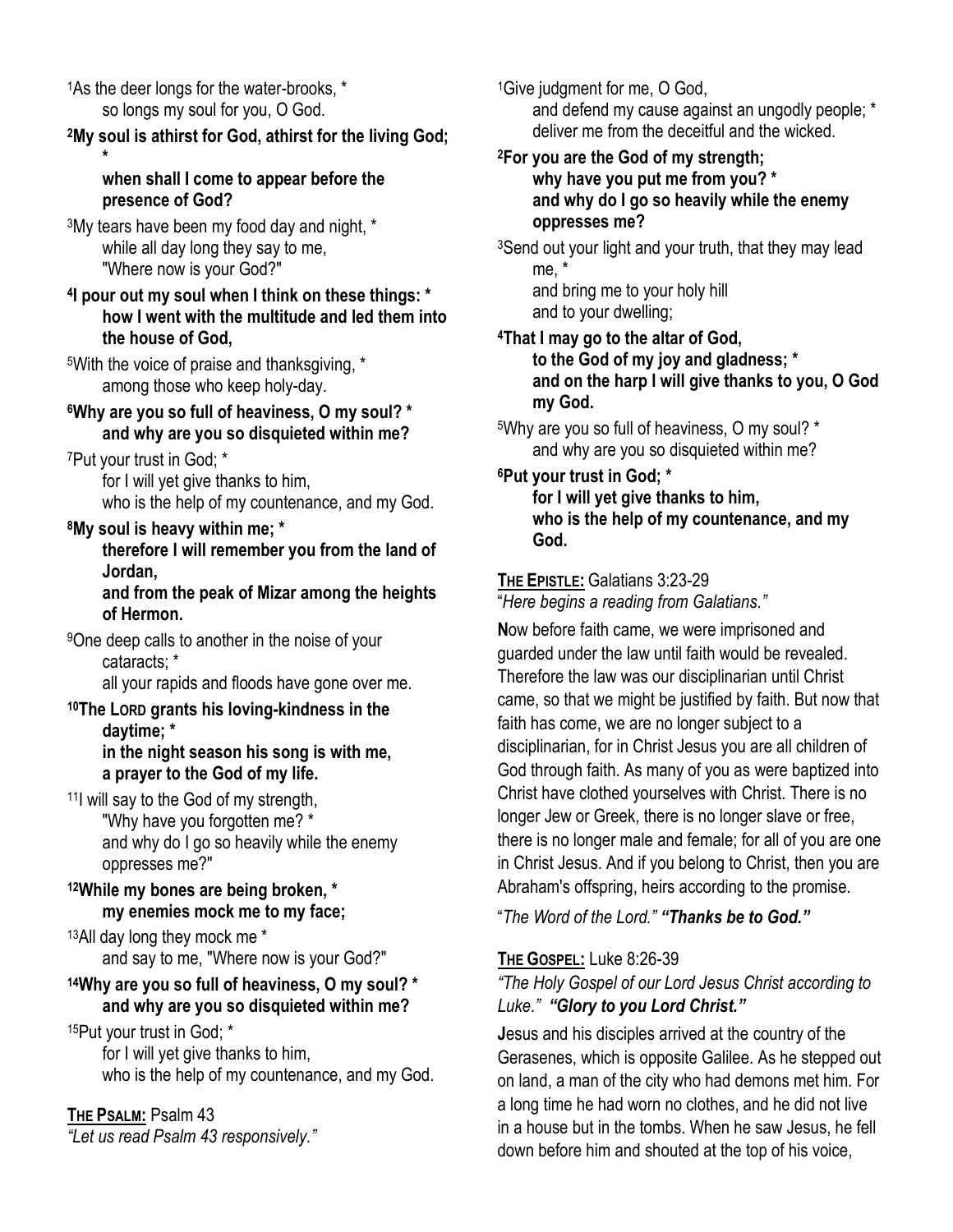"What have you to do with me, Jesus, Son of the Most High God? I beg you, do not torment me" -- for Jesus had commanded the unclean spirit to come out of the man. (For many times it had seized him; he was kept under guard and bound with chains and shackles, but he would break the bonds and be driven by the demon into the wilds.) Jesus then asked him, "What is your name?" He said, "Legion"; for many demons had entered him. They begged him not to order them to go back into the abyss.

Now there on the hillside a large herd of swine was feeding; and the demons begged Jesus to let them enter these. So he gave them permission. Then the demons came out of the man and entered the swine, and the herd rushed down the steep bank into the lake and was drowned.

When the swineherds saw what had happened, they ran off and told it in the city and in the country. Then people came out to see what had happened, and when they came to Jesus, they found the man from whom the demons had gone sitting at the feet of Jesus, clothed and in his right mind. And they were afraid. Those who had seen it told them how the one who had been possessed by demons had been healed. Then all the people of the surrounding country of the Gerasenes asked Jesus to leave them; for they were seized with great fear. So he got into the boat and returned. The man from whom the demons had gone begged that he might be with him; but Jesus sent him away, saying, "Return to your home, and declare how much God has done for you." So he went away, proclaiming throughout the city how much Jesus had done for him.

*"The Gospel of the Lord." "Praise to you Lord Christ."*

**HYMN:** #652 - *Dear Lord and Father of Mankind*

**SERMON:** The Rev. Dr. Jacob David

#### **NICENE CREED**

**We believe in one God, the Father, the Almighty, Maker of heaven and earth, of all that is, seen and unseen. We believe in one Lord, Jesus Christ, the only Son of God, eternally begotten of the Father, God from God, Light from Light, true God from true God, begotten, not made, of one being with the Father. Through him all things were made. For us** 

**and our salvation he came down from heaven: by the power of the Holy Spirit he became incarnate from the Virgin Mary and was made man. For our sake he was crucified under Pontius Pilate; he suffered death and was buried. On the third day he rose again in accordance with the Scriptures; he ascended into heaven and is seated at the right hand of the Father. He will come again in glory to judge the living and the dead, and his kingdom will have no end. We believe in the Holy Spirit, the Lord, the giver of life, who proceeds from the Father and the Son. With the Father and the Son he is worshiped and glorified. He has spoken through the Prophets. We believe in one holy catholic and apostolic Church. We acknowledge one baptism for the forgive-ness of sins. We look for the resurrection of the dead, and the life of the world to come.** *Amen***.**

#### **PRAYERS OF THE PEOPLE**

By the power of the Holy Spirit, let us pray to God our Father in the name of Christ Jesus our Lord, making intercession for the Church, the world, and for all people according to their need.

#### *A brief silence*

Heavenly Father, thank you for your Law, our teacher and disciplinarian. Thank you for your Gospel of grace, forgiveness, and freedom in Jesus. Thank you for your Holy Spirit, who gives us ears of faith to hear and do both words rightly.

Lord, in your mercy, **hear our prayer.**

Preserve your Church as your faithful remnant in the world. Conform it to the image of your Son. Use its words and deeds to draw many to faith in Jesus Christ. Lord, in your mercy, **hear our prayer.**

Bless this congregation, its people and its work. Cause all things to be done to your glory and for the benefit of your people. Clothe us in the loveliness of Christ, for the sake of the people he loves.

Lord, in your mercy, **hear our prayer.**

Bless your missionaries, so that through their preaching, many may receive the Gospel of forgiveness, peace, and life. Be the shield and glory of all who suffer on account of Jesus' name. Sustain them in their suffering; deliver them from their enemies; and turn the hearts of evil doers to repentance and faith.

Lord, in your mercy, **hear our prayer.**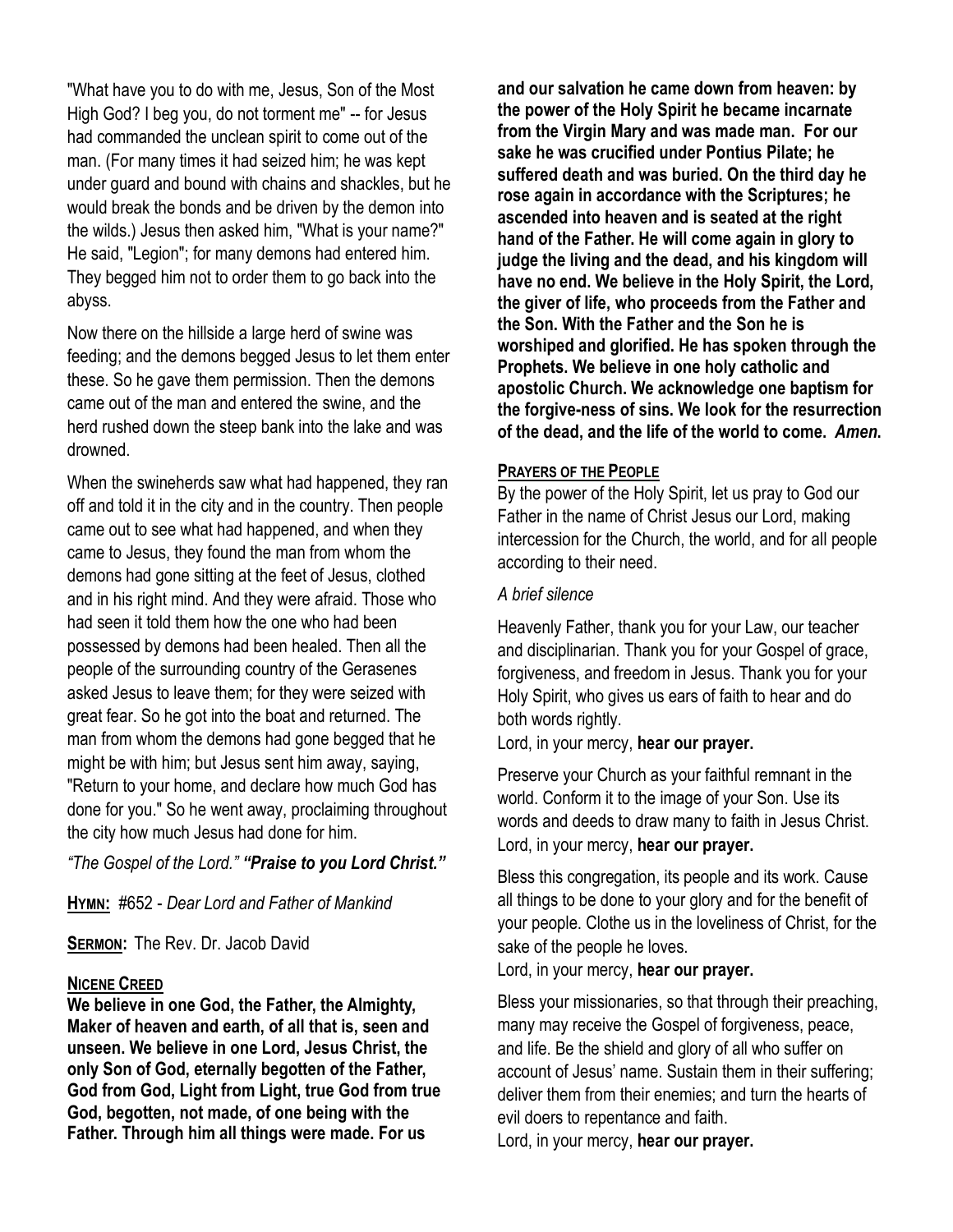You stretch out your arms to peoples who do not know your name. Bless all nations with a longing to know your goodness and to do your will. Fill our leaders with wisdom, humility, and integrity, so that they may rightly use the authority entrusted to them.

Lord, in your mercy, **hear our prayer.**

Bless all fathers, foster fathers, and everyone who acts with a fatherly heart toward your little ones. In all things, conform them to yourself, for you are Abba, our dear Father for Jesus' sake. Comfort all whose fathers are absent, abusive, or deceased. Give hope and solace to dads who have lost a child, and to men who long to be fathers and cannot.

Lord, in your mercy, **hear our prayer.**

Sustain the lives and cheer the hearts of all who cry to you for help, especially: {**Parish List**}. Especially we pray for all who suffer from mental illness, post-traumatic shock, or addiction, and for their families. Help them find clarity and calm; restore them to their right mind; and heal relationships wounded by their affliction. Bless and strengthen those entrusted with their care; and let your saving help bring joy to all.

Lord, in your mercy, **hear our prayer.**

Thank you, holy and gracious Father, for the deliverance you have accomplished through your beloved Son for all who have died trusting in your promises. We who still await that fulfillment pray: keep us steadfast in faith, clothed in Christ, filled with your Spirit, always eager to turn to you and cry "Abba, Father." Accomplish your promised salvation among us. When death claims us, lift up our heads, so that with all whom you have redeemed, we may forever glorify your name and rejoice in your love.

Lord, in your mercy, **hear our prayer.**

In the power of the Holy Spirit, we entrust our prayers and petitions into your hands, gracious Father, for the sake of your beloved Son, Jesus Christ our Lord.

# **CONCLUDING PRAYER:** Fr. Jacob

*Let us confess our sins against God and our neighbor:* **Most merciful God, we confess that we have sinned against you in thought, word, and deed, by what we have done, and by what we have we have left undone. We have not loved you with our whole heart; we have not loved our neighbors as** 

**ourselves. We are truly sorry and we humbly repent. For the sake of your Son Jesus Christ, have mercy on us and forgive us; that we may delight in your will, and walk in your ways, to the glory of your Name. Amen.** 

### **ABSOLUTION**

**T**he Almighty and merciful Lord grant you absolution and remission of all your sins, true repentance, amendment of life, and the grace and consolation of his Holy Spirit. *Amen.*

# **THE PEACE**

**T**he peace of the Lord be always with you. **And also with you.** (All pass the peace)

# **THE HOLY COMMUNION**

**OFFERTORY HYMN:** # 529 - *In Christ there is no East or West.*

# **DOXOLOGY**

**Praise God from whom all blessings flow; Praise him all creatures here below; Praise him above ye heavenly host; Praise Father, Son and Holy Ghost.**

**T**he Lord be with you. **And also with you.** Lift up your hearts. **We lift them to the Lord***.* Let us give thanks to our Lord God. I**t is right to give him thanks and praise.** 

It is right and a good and joyful thing, always and everywhere to give thanks to you, Father Almighty Creator heaven and earth. Through Jesus Christ our Lord. In fulfilment of his true promise, the Holy Spirit came down from heaven, lighting upon the disciples, to teach them and to lead them into all truth; uniting peoples of many tongues in the confession of one faith, and giving to your Church the power to serve you as a royal priesthood, and to preach the Gospel to all nations.

Therefore, we praise you, joining our voices with Angels and Archangels and with all the company of heaven, who forever sing this hymn to proclaim the glory of your Name.

### **SANCTUS S280**

**Holy, holy, holy Lord, God of power and might, heaven and earth are full of your glory. Hosanna in the highest. Blessed is he who comes in the name of the Lord. Hosanna in the highest.**